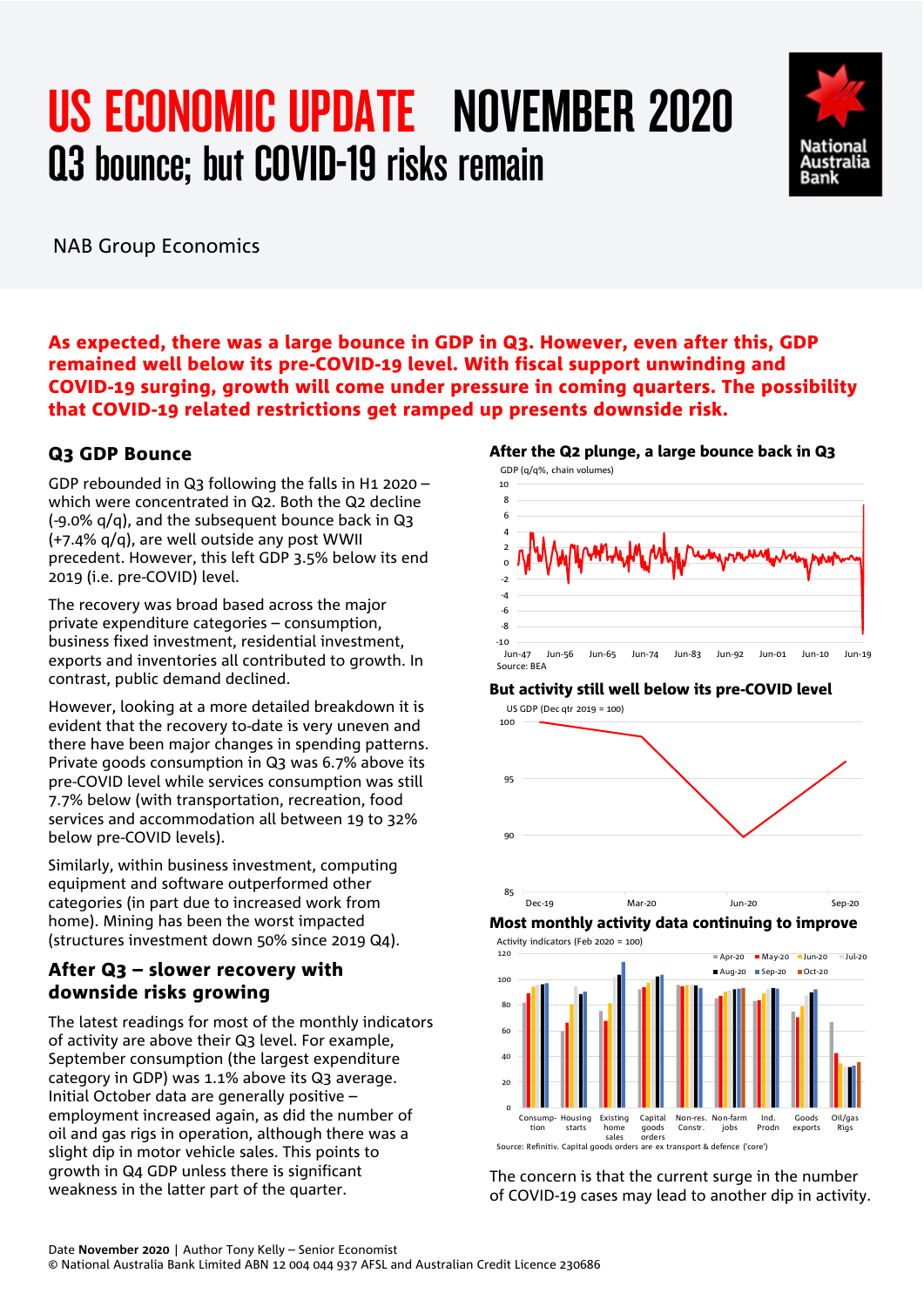This could be either through more cautious behaviour by individuals (or business) or new restrictions imposed by authorities. So far additional restrictions have largely been localised and limited to reducing social interaction or aimed at hospitality. This could of course change; in the last few days a couple of states have put in place 'lockdowns' – New Mexico has put in a place a two week stay at home order and Oregon has a two week 'freeze'. The experience from earlier in the year, and recently in Europe, is that a shift to more widespread and much tougher restrictions can happen abruptly.

While an increasing number of localised restrictions can creep up to become substantial, there is no clear evidence of a major impact at this stage. OpenTable data on dining and TSA traveller numbers have come off somewhat, and credit card spending data may also have eased slightly.

In contrast, other high frequency indicators have held up. Similarly, business surveys for October remained well above their break even level (of 50 for PMIs/ISM). Both the ISM and Markit PMI manufacturing sector indexes improved in October. While there was a small decline in the ISM nonmanufacturing it remained at a sold level, and the Markit services PMI increased.

Two other factors are also potentially weighing on growth. Firstly, the re-introduction of nationwide restrictions (lockdowns) in Europe to curb COVID-19 and the unwinding of fiscal support in the US.

We expect Euro-zone and UK GDP to decline by 3% or more in Q4 2020. This will likely have some impact on US exports, but it is unlikely to be significant. US exports are around 12% of GDP, with around 25% of these going to the European Union and the UK. This suggests a headwind to US GDP of only -0.1%. Moreover, the European restrictions are mainly targeted at service sectors, many of which are not heavily traded outside of travel (which in Q3 was only 25% (to all countries) of their pre-COVID level so the scope for further major falls is limited).

Fiscal policy concerns have been around for a while given the failure to pass any further fiscal support since April. Concern really kicked in after July with the end of the Pandemic Unemployment Compensation Payments; a program that (temporarily) increased the level of unemployment benefits. As a result, household income declined in August, but it increased in September as the President's executive order extending PUC (in a pared back form) kicked in.

However, funding for the PUC extension is limited. Moreover, applications for the Paycheck Protection Program closed in early August; although income relating to this program was still being recognised by the statistician in September this will decline in time.

### High frequency data–hospitality/travel weakening?

 $20$ High frequency indicators since 1 March 2020 (y/y%)



01-Mar 01-Apr 01-May 01-Jun 01-Jul 01-Aug 01-Sep 01-Oct 01-Nov Sources: Google, US EIA, TSA, 1010data, OpenTable





#### Despite fiscal policy unwind, h'hold income still higher than pre-COVID-19



That said, with the labour market continuing to recover, by September household disposable income excluding COVID-19 fiscal support payments were only 0.8% lower than its pre-COVID (February) level. Including government support it was 4.5% higher.

Further, since COVID-19 the level of household savings has been elevated. Taking the February level of savings as the baseline, by September households had accumulated savings above their baseline level by around 7.5% of annual income. In other words, even as government support has started to unwind households have built a buffer to draw on (in aggregate, circumstances for individuals will vary widely) which will help mitigate the impact of unwinding fiscal measures.

That is not to say that additional fiscal support wouldn't help speed the recovery. The need for further stimulus has wide support, including from the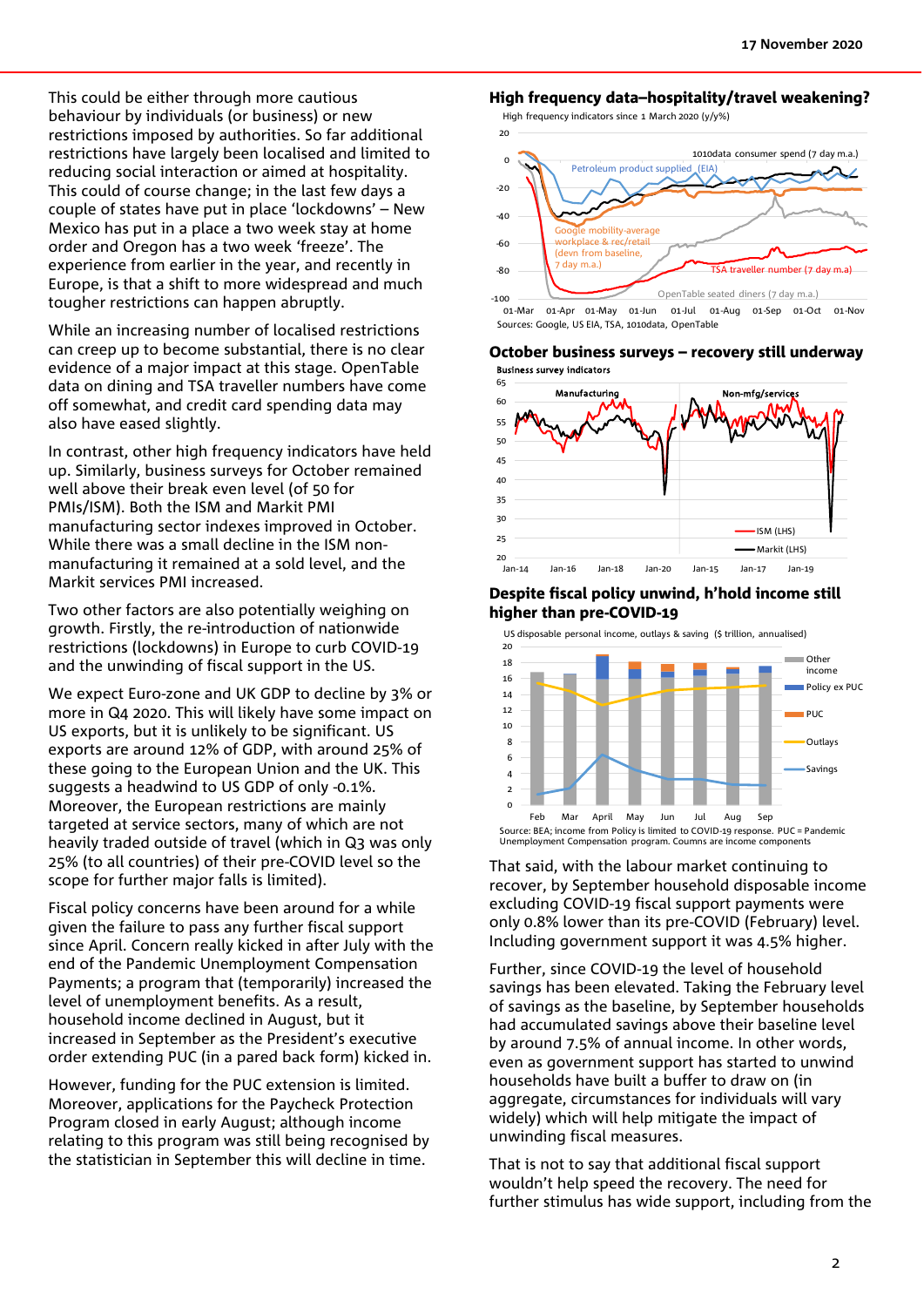US Federal Reserve. The combination of increasing COVID-19 cases and growing activity restrictions coupled with further unwinding of fiscal support as other elements of the earlier stimulus packages come to an end, represents a clear downside risk to the outlook.

Recent positive vaccine trial news raises the prospect that a vaccine will be available soon; if this were to occur and it was rapidly delivered in scale, then this would represent upside risk.

Bearing in mind these risks, we expect GDP to decline by 3.6% in 2020 and then grow by 3.3% in 2021. This forecast allows for growth to slow in coming quarters – due to the rising number of COVID-19 cases and unwinding fiscal support.

### US Election - President Biden

The full results of the US election are still unclear. While Mr Biden will become the next President in January, and the Democrats have retained control of the House, which party will control the Senate is unclear. This will depend on run-off elections for two Senate seats. The Democrats would need to win both to effectively take control of the Senate. Based on election day voting patterns the Republicans are favoured to win both these races, but the margin was narrow and so a different result is quite possible.

If Republicans do retain control of the Senate, this will act as significant curb on the new President's agenda. The promised large spending and tax increases promised would be unlikely to get off the ground as would any controversial policies that require legislative approval.

There may some scope around issues where there is (at least some) bi-partisan support – such as the need for more investment infrastructure.

It is still also still possible that there will be a further COVID-19 stimulus package. Post-election the Republican Senate leader indicated that a new relief package was needed, raising hopes that something would be done even ahead of the President (and new Congress) taking office in January (or at least shortly thereafter). However, both Republican and Democrat leaders have been supportive for a while of the need for further stimulus – the thornier issue has been getting agreement on the specifics (size and composition), and this dynamic doesn't appear to have been changed by the election, at least so far.

The President can also act in areas where Congressional approval is not required. Most notably, the President has considerable leeway around foreign relations and trade (including tariffs). Mr Biden is likely to take a less aggressive tack on trade/foreign policy issues, and while pressure on China over trade & technology issues will remain, it will probably be less confrontational.

Mr Biden has also formed a task force to provide advice around the handling of COVID-19. Already one taskforce member has floated the idea of a 4 to 6 week national lockdown. However, it is unclear whether the new President will push for this and, even if he does, whether he has the legal authority to do so.

A fuller discussion of the issues, and the policy platform of the new President, was provided in our pre-election [report.](https://business.nab.com.au/us-presidential-election-us-economic-update-october-2020-43202/)

# CONTACT THE AUTHOR

Tony Kelly Senior Economist [Antony.Kelly@nab.com.au](mailto:Antony.Kelly@nab.com.au)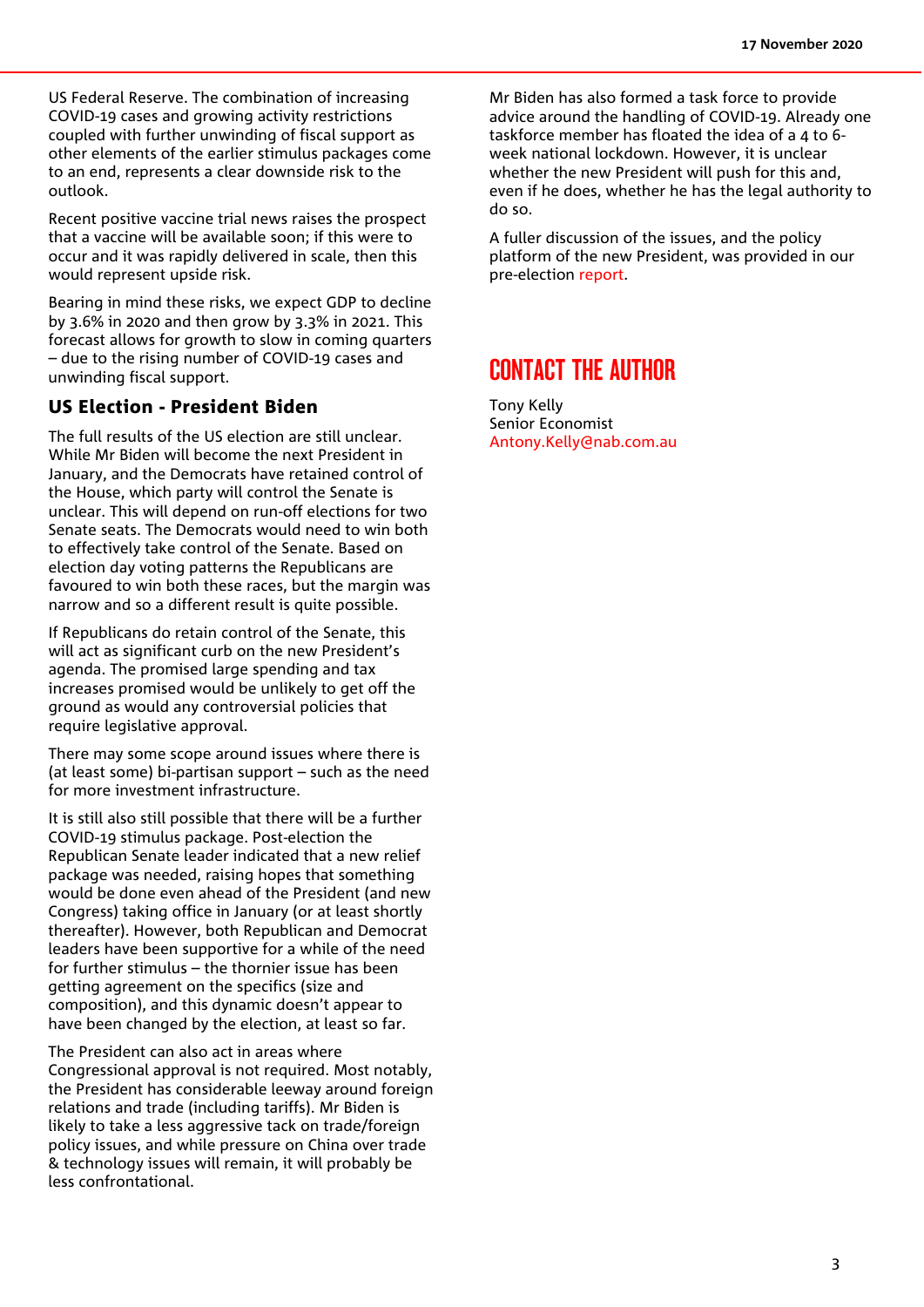# U.S. ECONOMIC & FINANCIAL FORECASTS

|                                         | Year Average Chng % |        |        |        |        | <b>Quarterly Chng %</b> |                |        |        |       |      |      |      |       |                |      |      |
|-----------------------------------------|---------------------|--------|--------|--------|--------|-------------------------|----------------|--------|--------|-------|------|------|------|-------|----------------|------|------|
|                                         |                     |        |        |        |        | 2020                    |                |        |        | 2021  |      |      | 2022 |       |                |      |      |
|                                         | 2018                | 2019   | 2020   | 2021   | 2022   | Q <sub>1</sub>          | Q <sub>2</sub> | Q3     | Q4     | $Q_1$ | Q2   | Q3   | Q4   | $Q_1$ | Q <sub>2</sub> | Q3   | Q4   |
| <b>US GDP and Components</b>            |                     |        |        |        |        |                         |                |        |        |       |      |      |      |       |                |      |      |
| Household consumption                   | 2.7                 | 2.4    | $-3.8$ | 3.9    | 2.3    | $-1.8$                  | $-9.6$         | 8.9    | 1.0    | 0.5   | 0.7  | 0.6  | 0.6  | 0.6   | 0.6            | 0.6  | 0.5  |
| Private fixed investment                | 5.2                 | 1.9    | $-2.9$ | 4.1    | 4.3    | $-0.3$                  | $-8.3$         | 6.5    | 0.8    | 0.8   | 1.1  | 1.2  | 1.1  | 1.1   | 1.0            | 0.9  | 0.9  |
| Government spending                     | 1.8                 | 2.3    | 1.1    | $-0.2$ | 1.3    | 0.3                     | 0.6            | $-1.1$ | $-0.4$ | 0.1   | 0.2  | 0.3  | 0.4  | 0.4   | 0.4            | 0.4  | 0.4  |
| Inventories*                            | 0.2                 | 0.0    | $-0.7$ | 0.7    | 0.0    | $-0.4$                  | $-1.1$         | 1.7    | 0.2    | 0.1   | 0.0  | 0.0  | 0.0  | 0.0   | 0.0            | 0.0  | 0.0  |
| Net exports*                            | $-0.3$              | $-0.2$ | 0.1    | $-0.8$ | $-0.1$ | 0.4                     | 0.1            | $-1.4$ | $-0.2$ | 0.0   | 0.0  | 0.0  | 0.0  | 0.0   | 0.0            | 0.0  | 0.0  |
| <b>Real GDP</b>                         | 3.0                 | 2.2    | -3.6   | 3.3    | 2.4    | $-1.3$                  | $-9.0$         | 7.4    | 0.7    | 0.5   | 0.8  | 0.6  | 0.6  | 0.6   | 0.6            | 0.6  | 0.5  |
| Note: GDP (annualised rate)             |                     |        |        |        |        | $-5.0$                  | $-31.4$        | 33.1   | 3.0    | 2.0   | 3.0  | 2.5  | 2.4  | 2.4   | 2.3            | 2.3  | 2.2  |
| US Other Key Indicators (end of period) |                     |        |        |        |        |                         |                |        |        |       |      |      |      |       |                |      |      |
| PCE deflator-headline                   |                     |        |        |        |        |                         |                |        |        |       |      |      |      |       |                |      |      |
| Headline                                | 2.0                 | 1.5    | 1.2    | 1.9    | 1.8    | 0.3                     | $-0.4$         | 0.9    | 0.4    | 0.4   | 0.5  | 0.4  | 0.5  | 0.4   | 0.5            | 0.5  | 0.5  |
| Core                                    | 2.0                 | 1.6    | 1.4    | 1.7    | 1.8    | 0.4                     | $-0.2$         | 0.9    | 0.3    | 0.4   | 0.4  | 0.3  | 0.5  | 0.4   | 0.5            | 0.5  | 0.5  |
| Unemployment rate - gtly average (%)    | 3.8                 | 3.5    | 6.7    | 5.8    | 5.5    | 3.8                     | 13.0           | 8.8    | 6.7    | 6.4   | 6.0  | 5.9  | 5.8  | 5.8   | 5.7            | 5.6  | 5.5  |
| US Key Interest Rates (end of period)   |                     |        |        |        |        |                         |                |        |        |       |      |      |      |       |                |      |      |
| Fed funds rate (top of target range)    | 2.50                | 1.75   | 0.25   | 0.25   | 0.25   | 0.25                    | 0.25           | 0.25   | 0.25   | 0.25  | 0.25 | 0.25 | 0.25 | 0.25  | 0.25           | 0.25 | 0.25 |
| <b>Source: NAB Group Economics</b>      |                     |        |        |        |        |                         |                |        |        |       |      |      |      |       |                |      |      |

\*Contribution to real GDP growth